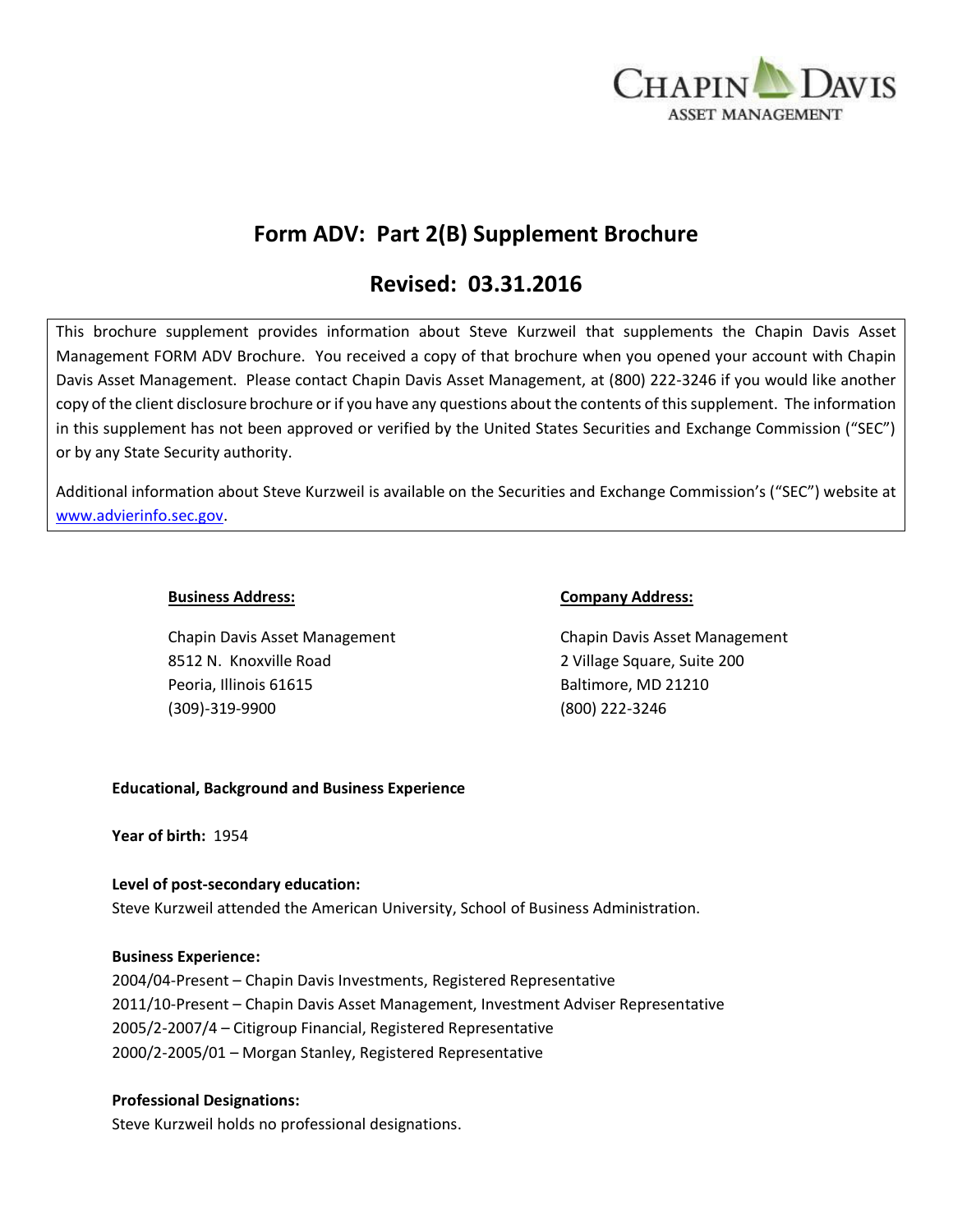#### **Disciplinary Action**

Chapin Davis Asset Management discloses facts regarding any legal or disciplinary events that it deems to be material to a client considering Steve Kurzweil to act as their Investment Advisor Representative. Chapin Davis Asset Management is not aware of any events applicable to this item. FINRA's Brokercheck® [http://www.brokercheck.finra.org](http://www.brokercheck.finra.org/) may have additional information regarding the disciplinary history of Steve Kurzweil that is not included in this brochure supplement.

### **Other Business Activities**

In addition to being an Investment Advisor Representative with Chapin Davis Asset Management, Steve Kurzweil is also a Registered Representative at Chapin Davis Investments, a Broker/Dealer. Steve Kurzweil spends more than 10% of his time acting in both capacity. As an Investment Advisor Representative and Registered Representative, Steve Kurzweil can offer clients both advisory programs and services and non-advisory programs. This may present a conflict of interest. However, as an Investment Advisor Representative of Chapin Davis Asset Management, Steve Kurzweil has a responsibility to make recommendations that are in the best interest of each customer.

### **Additional Compensation**

Product companies (including our affiliates) with which we have agreements work with Chapin Davis Asset Management and our financial advisors to provide education and other support to help distribute their products. These companies may pay for training and education events, seminars or other similar events for employees, financial advisors, clients and prospective clients. They may also reimburse entertainment. A financial advisor may also receive a service fee, expense reimbursement, or other payments from other companies. These service fees, as well as incentive programs and cash and/or noncash compensation, all are strictly regulated by the SEC and Financial Industry Regulatory Authority, as well as Chapin Davis Asset Management internal compliance policies.

Your Financial Advisor may also engage in the sale of insurance products as a licensed agent or broker of Chapin Davis Insurance. In your Financial Advisors' capacity as a registered representative of a broker dealer, or as a licensed insurance agent or broker, your financial advisor will receive brokerage and insurance commissions for these services.

#### **Supervision**

Investment Advisor Representatives' activities are supervised by registered principals in their office of supervisory jurisdiction and individuals therein, including any or all of the following Investment Advisor Representatives' direct registered principals, central supervision personnel who report to the Chief Compliance Officer of Chapin Davis Asset Management.

| Supervisor: | <b>Stephanie N. Elliott</b> |
|-------------|-----------------------------|
| Title:      | COO & CCO                   |